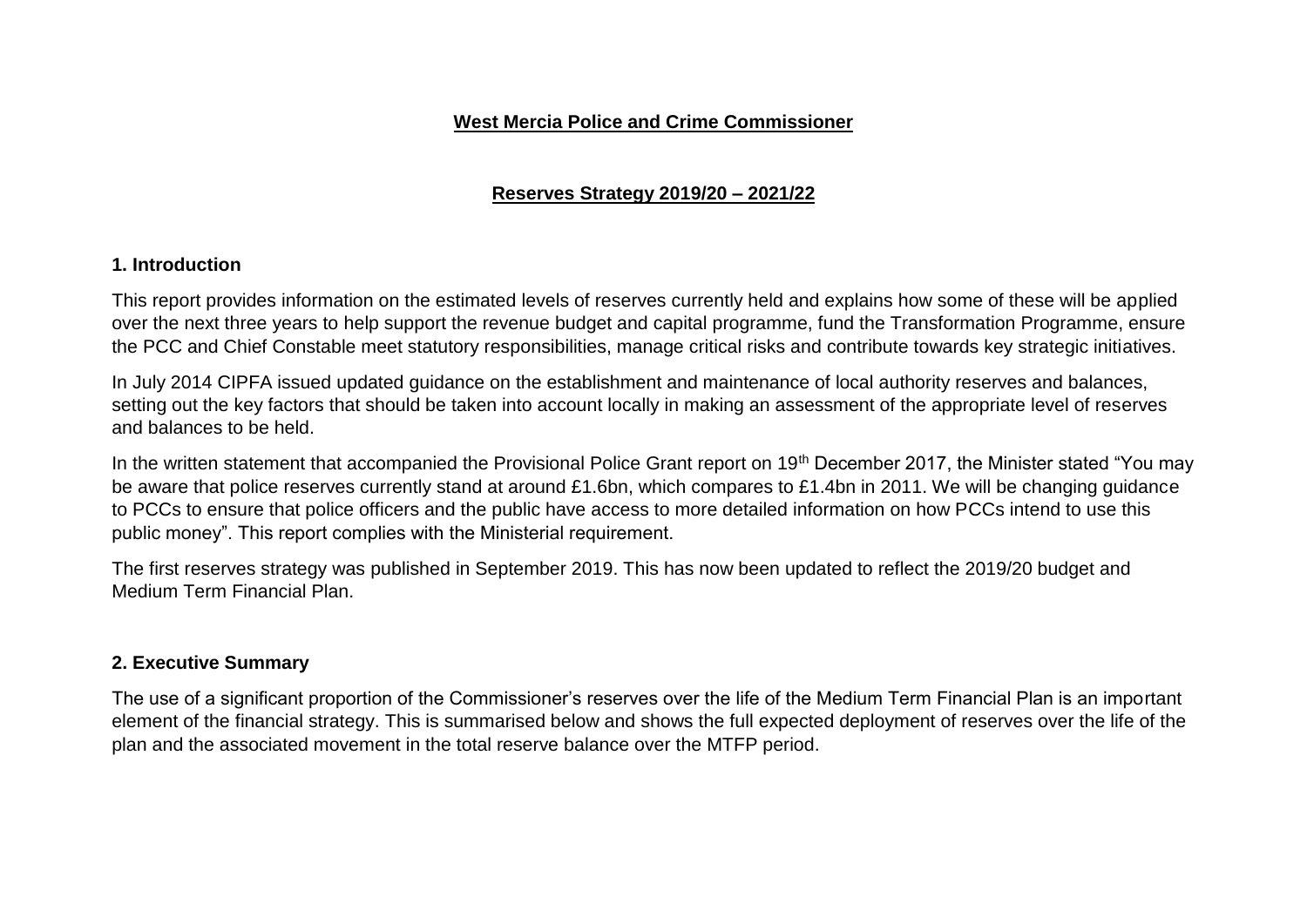| Actual reserves at the 1 <sup>st</sup> April 2018                                               | 33,022   |
|-------------------------------------------------------------------------------------------------|----------|
| Amount required to support the budget over the life of the<br><b>Medium Term Financial Plan</b> | (0.913)  |
| Funds to transform policing and meet associated costs                                           | (2.759)  |
| Provisions to meet known risks and commitments                                                  | (2.963)  |
| Investment in infrastructure                                                                    | (12.569) |
| Reserves remaining at the end of the MTFP period.                                               | 13.818   |

Each year the Treasurer carries out an assessment of the risks facing the Commissioner to determine the minimum level of reserves which the Commissioner needs to continue to hold. This year the assessment is that £10.5m needs to be held to provide adequately for these risks. Further details of the risk assessment are included below.

**£m**

In the short and medium term there are many challenges and opportunities for policing in West Mercia. These bring significant risks. Critical among them is the development of future collaborative arrangements, particularly with Warwickshire Police. The decision was taken in 2018 to disaggregate local policing budgets within the alliance with Warwickshire, restoring a greater degree of control over resources for West Mercia.. Further to this, notice has now also been served to end the strategic alliance in its current form as it is preventing the delivery of maximum police effectiveness and efficiency in West Mercia. Negotiations have commenced around the possibility of an alternative, mutually beneficial relationship with Warwickshire. This could enable the benefits of the alliance to be retained, but delivered under a different governance arrangement. The outcome of those negotiations is as yet unclear. The current timetable for withdrawal would see the alliance ending in October 2019, although this date can be amended by agreement.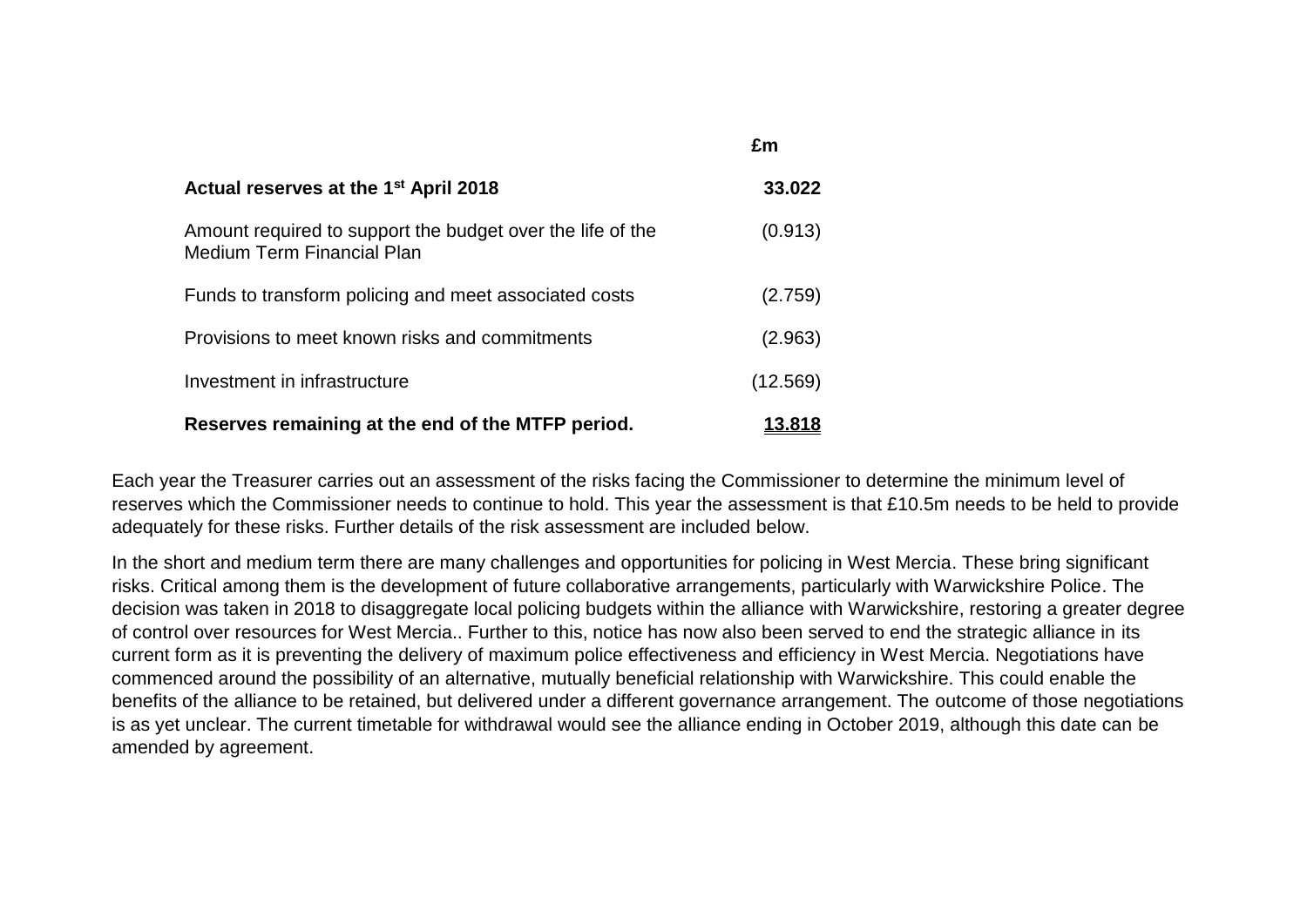The elements of this budget which include protective services and support services have been prepared within the current strategic alliance arrangement with Warwickshire. Budget requirements are in accordance with the agreed existing cost sharing approach. The budget assumes that from October 2019 new arrangements will be put in place within similar resource envelopes, whether or not that is within a revised collaborative arrangement. The budget will need to be revised at the end of the Strategic Alliance when new arrangements are confirmed.

West Mercia will be legally obliged to meet reasonable costs of implementing the exit strategy for the alliance with Warwickshire, which are as yet unknown. These risks are mitigated by the facts that Warwickshire are legally obliged to minimise costs, as well as by the possibility of a new mutually beneficial collaborative arrangement being negotiated. While an element of financial cost will inevitably be associated with withdrawing from the current alliance, it will also enable service improvements and efficiencies.

The 2019/20 reserves strategy recognises and indeed makes some provision for the risks associated with this change, though at this stage it is not possible to fully assess them.

The Police and Crime Commissioner has also proposed changes to the governance arrangements for the Fire and Rescue Authorities in West Mercia and has gained the approval of the Government to do so. The two Fire Authorities have chosen to seek a Judicial Review of the Home Secretary's decision, and at the time of writing, that Review is yet to be heard. There is potential for increased collaboration between the police and fire services regardless of the outcome of that legal action, but the full benefits are most likely to be realised if the Commissioner assumes governance of all services.

The Commissioner will continue to focus on improving the ICT infrastructure and to rationalise the estate. These initiatives create the need for a significant provision within the reserves, given the considerable risks and potential rewards.

The table below shows the estimated reserve balances at the end of each financial year: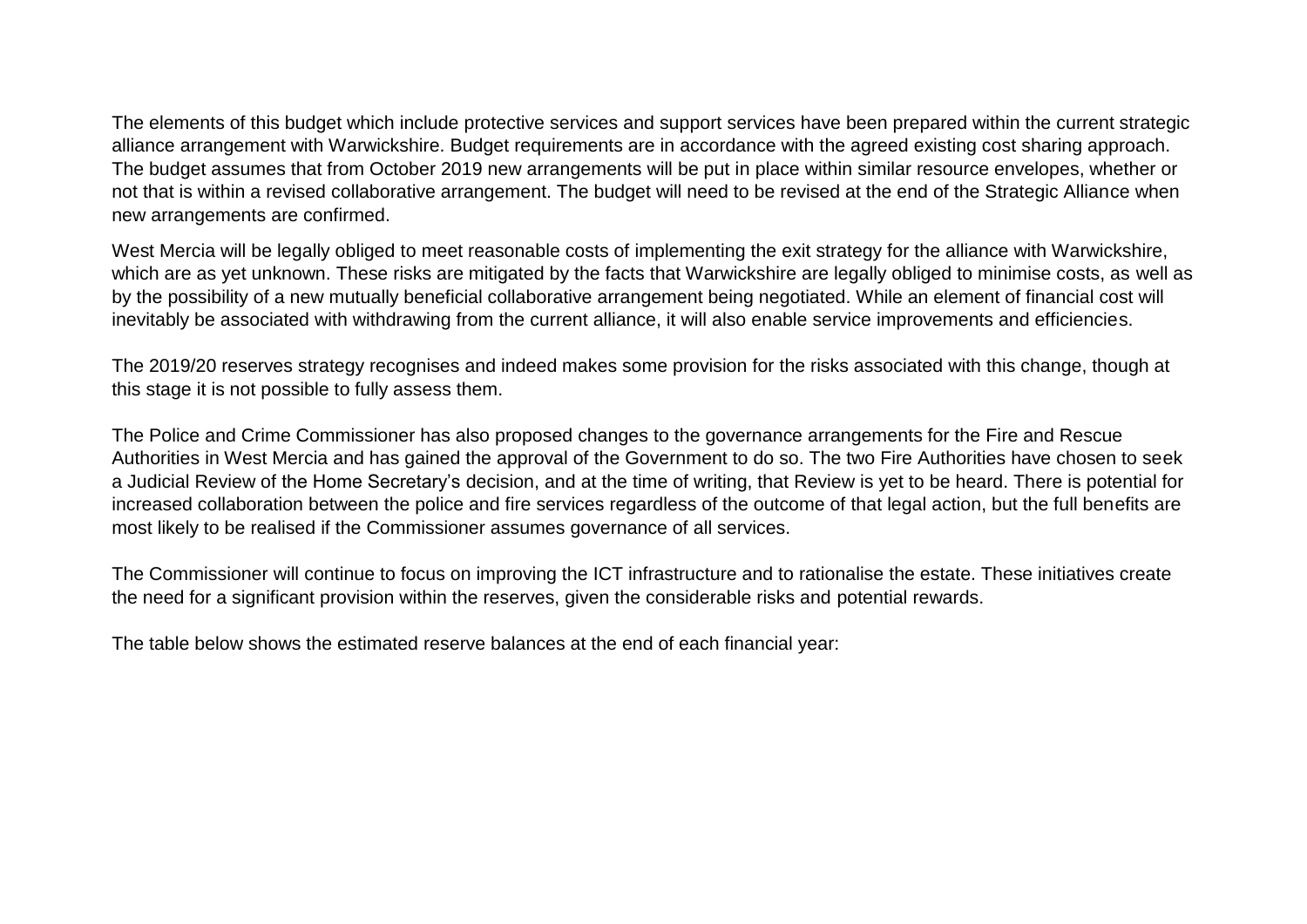|                                            | 2018/19 | 2019/20 | 2020/21 | 2021/22 |
|--------------------------------------------|---------|---------|---------|---------|
|                                            | £m      | £m      | £m      | £m      |
| <b>General Reserves</b>                    | 10.587  | 10.587  | 10.587  | 10.587  |
|                                            |         |         |         |         |
| <b>Earmarked Reserves</b>                  |         |         |         |         |
| <b>Budget Reserve</b>                      | 0.913   | 0.000   | 0.000   | 0.000   |
| <b>Transformation reserve</b>              | 2.759   | 0.482   | 0.194   | 0.000   |
| Investment in Infrastructure               | 14.492  | 5.925   | 3.925   | 1.923   |
| Safer Roads Partnership                    | 1.081   | 0.510   | 0.510   | 0.510   |
| Collaboration                              | 0.300   | 0.000   | 0.000   | 0.000   |
| YJS (collaboration with local authorities) | 0.482   | 0.470   | 0.470   | 0.470   |
| <b>CCTV and Rock Project</b>               | 0.880   | 0.000   | 0.000   | 0.000   |
| <b>Redundancy Reserve</b>                  | 0.400   | 0.000   | 0.000   | 0.000   |
| <b>Insurance and Legal Claims</b>          | 0.300   | 0.000   | 0.000   | 0.000   |
| Demand Management                          | 0.328   | 0.328   | 0.328   | 0.328   |
| Income                                     | 0.500   | 0.000   | 0.000   | 0.000   |
| <b>Total Earmarked Reserves</b>            | 22.435  | 7.715   | 5.427   | 3.231   |
| <b>Total Reserves</b>                      | 33.022  | 18.302  | 16.014  | 13.818  |

# **3. Adequacy of Reserves**

In considering the MTFP, the Commissioner needs to consider the level of reserves which he holds. The Commissioner holds a General Reserve, Earmarked Reserves and Capital Reserves. These will, in part, be governed by known or likely commitments, and, in part, by his appetite for risk. The Treasurer has reviewed thoroughly the financial risks facing policing in West Mercia and reassessed the level of reserves required. In doing so, the Treasurer has complied with CIPFA guidance on the establishment and maintenance of local authority reserves and balances, the intention being to ensure clear, transparent reporting around reserves.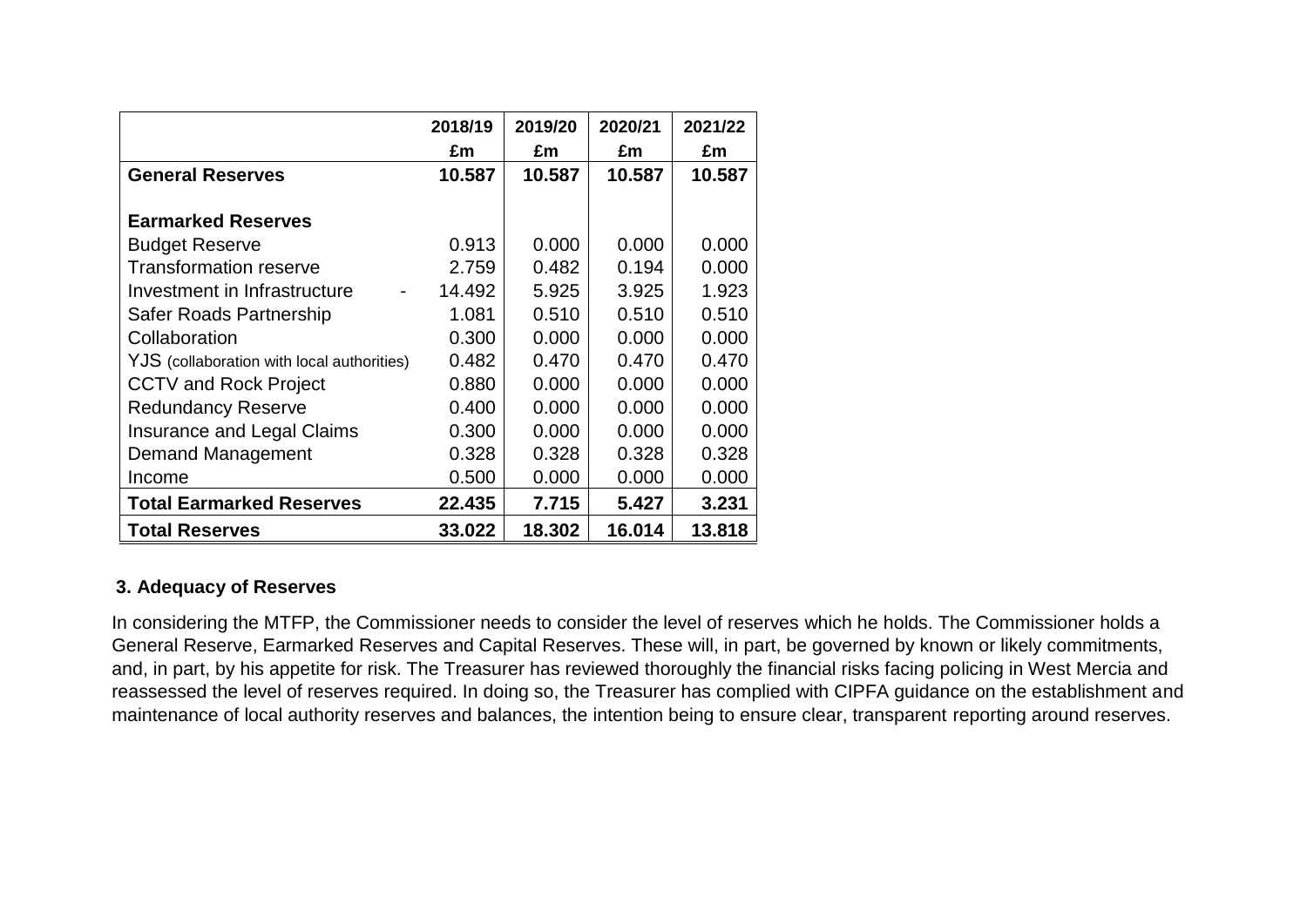# **Compliance with the 7 key principles in CIPFA's guidance**

| <b>Budget assumptions</b>                                | <b>Current situation in West Mercia</b>                                                                                                                                                                                                                                                                                                                                                                                                                                                                                                                                                                                                                                                                                                                                                                                                                                                                                                                                                                                                                                                                                                                                                         |
|----------------------------------------------------------|-------------------------------------------------------------------------------------------------------------------------------------------------------------------------------------------------------------------------------------------------------------------------------------------------------------------------------------------------------------------------------------------------------------------------------------------------------------------------------------------------------------------------------------------------------------------------------------------------------------------------------------------------------------------------------------------------------------------------------------------------------------------------------------------------------------------------------------------------------------------------------------------------------------------------------------------------------------------------------------------------------------------------------------------------------------------------------------------------------------------------------------------------------------------------------------------------|
| The treatment of inflation and interest                  | West Mercia Police (WMP) makes full and appropriate provision for pay and                                                                                                                                                                                                                                                                                                                                                                                                                                                                                                                                                                                                                                                                                                                                                                                                                                                                                                                                                                                                                                                                                                                       |
| rates                                                    | price rises.                                                                                                                                                                                                                                                                                                                                                                                                                                                                                                                                                                                                                                                                                                                                                                                                                                                                                                                                                                                                                                                                                                                                                                                    |
|                                                          | An informed assessment is made of interest rate movements.                                                                                                                                                                                                                                                                                                                                                                                                                                                                                                                                                                                                                                                                                                                                                                                                                                                                                                                                                                                                                                                                                                                                      |
|                                                          | All individual expenditure and income heads in the revenue budget are                                                                                                                                                                                                                                                                                                                                                                                                                                                                                                                                                                                                                                                                                                                                                                                                                                                                                                                                                                                                                                                                                                                           |
|                                                          | prepared and published at estimated outturn prices                                                                                                                                                                                                                                                                                                                                                                                                                                                                                                                                                                                                                                                                                                                                                                                                                                                                                                                                                                                                                                                                                                                                              |
| Estimates of the level and timing of<br>capital receipts | The PCC and WMP make a prudent assumption of future capital receipts                                                                                                                                                                                                                                                                                                                                                                                                                                                                                                                                                                                                                                                                                                                                                                                                                                                                                                                                                                                                                                                                                                                            |
| The treatment of demand level<br>pressures               | The Force is required to operate and manage within its annual budget<br>allocation.                                                                                                                                                                                                                                                                                                                                                                                                                                                                                                                                                                                                                                                                                                                                                                                                                                                                                                                                                                                                                                                                                                             |
|                                                          | The Chief Constable retains an operational contingency within the budget to<br>help finance large scale or corporate operations or issues and to deal with<br>day to day changes in demand and pressure.<br>The force has already identified £11.8m of cash savings which will be<br>removed from the budget over the next three years. This is over and above<br>the cash savings that have been removed from the base budget in the last<br>eight years (i.e. 2011/12 to 2018/19). This cumulative level of budget<br>reduction will inevitably mean that operational budgets will come under<br>greater pressure and/or risk of overspending in future years.<br>Some government grants (e.g. DSP) are announced annually in advance<br>and are cash limited. Any new policing pressures arising during the year will<br>have to be funded from the PCC's own resources.<br>The PCC has created a number of earmarked revenue reserves to help<br>finance specific, ad-hoc expenditure commitments. Appropriations are made<br>to and from these reserves on an annual basis as required.<br>Finally, general balances are used as a last resort to manage and fund<br>demand-led pressures. |
| The treatment of planned efficiency                      | The force has consistently achieved its annual efficiency target. As in                                                                                                                                                                                                                                                                                                                                                                                                                                                                                                                                                                                                                                                                                                                                                                                                                                                                                                                                                                                                                                                                                                                         |
| savings and productivity gains                           | previous years, savings elsewhere in the revenue budget have been                                                                                                                                                                                                                                                                                                                                                                                                                                                                                                                                                                                                                                                                                                                                                                                                                                                                                                                                                                                                                                                                                                                               |
|                                                          | identified to cover any shortfall in year.                                                                                                                                                                                                                                                                                                                                                                                                                                                                                                                                                                                                                                                                                                                                                                                                                                                                                                                                                                                                                                                                                                                                                      |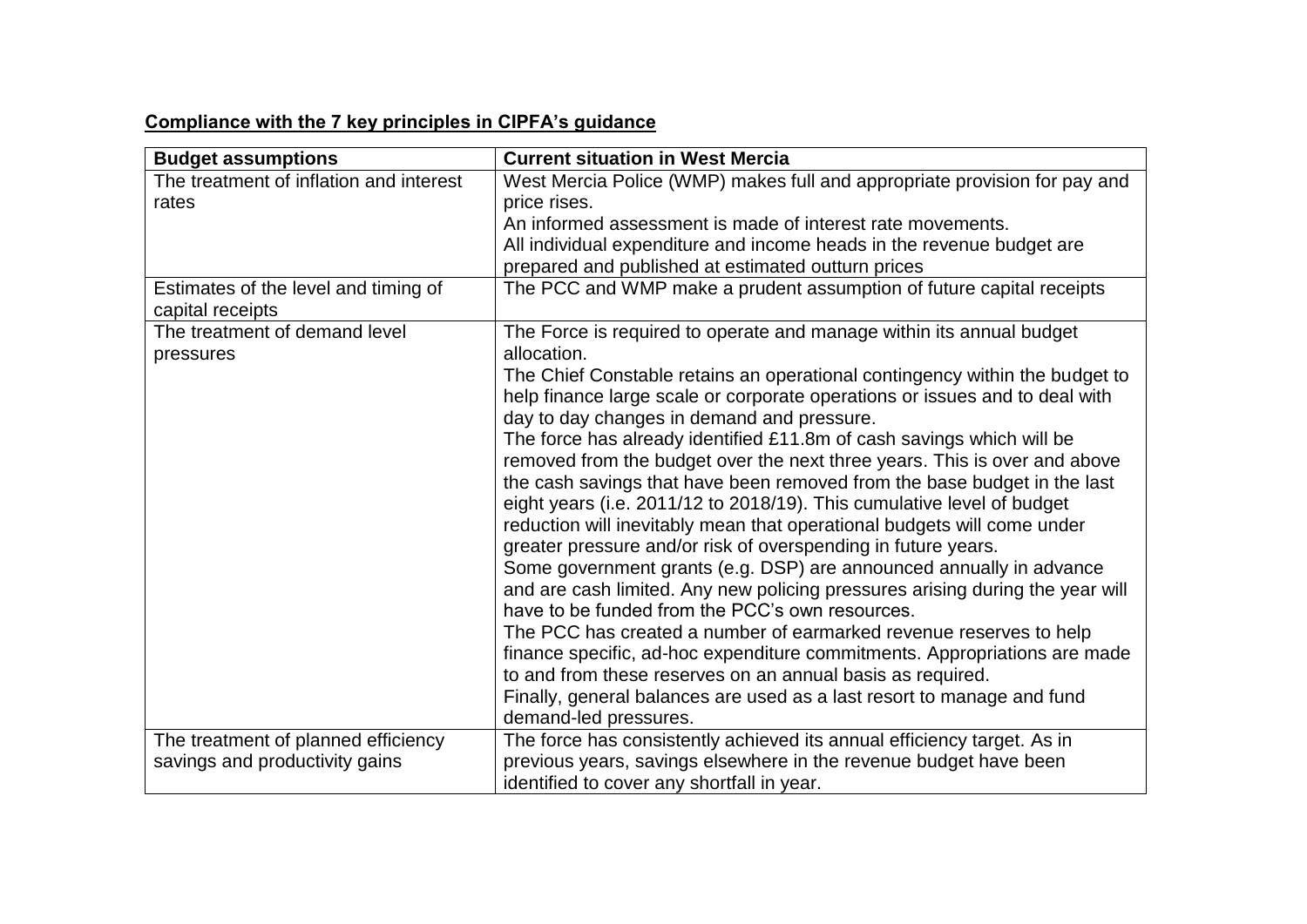| The financial risks inherent in any<br>significant new funding partnerships,<br>collaboration, major outsourcing<br>arrangements or major capital<br>developments | The financial consequences of partnership, collaboration working,<br>outsourcing arrangements or capital investment are reported to the PCC as<br>part of the medium term planning process. Where relevant any additional<br>costs are incorporated in the annual revenue budget. These are reviewed<br>regularly during the year in the Money Matters report and where necessary<br>the MTFP is amended.<br>There are risks associated with the decision to end the existing alliance with                                                                                                                                                                                                                                                                                                                                                                 |
|-------------------------------------------------------------------------------------------------------------------------------------------------------------------|-------------------------------------------------------------------------------------------------------------------------------------------------------------------------------------------------------------------------------------------------------------------------------------------------------------------------------------------------------------------------------------------------------------------------------------------------------------------------------------------------------------------------------------------------------------------------------------------------------------------------------------------------------------------------------------------------------------------------------------------------------------------------------------------------------------------------------------------------------------|
|                                                                                                                                                                   | Warwickshire Police, and to seek to negotiate a further collaboration. West<br>Mercia as the party giving notice is legally bound to meet the reasonable<br>costs of implementing the exit strategy, although Warwickshire is legally<br>bound to minimise these costs. It should be noted that the existing cost<br>sharing arrangement excludes premises. There is already significant<br>investment planned in both a Transformation Programme and in<br>improvements to the ICT infrastructure. These projects will be reconfigured if<br>necessary and may offset some costs<br>There is clearly a risk that local authority partners will continue to withdraw<br>funding as their own budgets are reduced and that the continued viability of<br>private sector commercial partners will be exposed to risk in the face of an<br>economic recession. |
| The availability of reserves, government<br>grants and other funds to deal with<br>major contingencies and the adequacy<br>of provisions.                         | The PCC has created a number of earmarked revenue reserves and<br>provisions to meet specific expenditure items. These are shown below.<br>The access criteria for special grants state that PCCs may be required to<br>fund up to 1% of their net budget requirement themselves before the<br>Government considers grant aid. This applies on an annual basis.                                                                                                                                                                                                                                                                                                                                                                                                                                                                                             |
| The general financial climate to which<br>the authority is subject.                                                                                               | In December 2018, the Minister for Policing and the Fire Service announced<br>that the police grants would be increased in 2019/20 to reflect the increased<br>costs of police officer pensions. He also stated that PCCs could increase<br>the council tax (band D equivalent) by up to £24 per year in 2019/20.<br>All Police Forces faced a substantial increase in the cost of employer's<br>contributions to the Police Officer Pension Scheme following a review by the<br>Government Actuary. The costs to policing nationally are estimated at<br>£330m a year. For 2019/20 central government is meeting this cost through                                                                                                                                                                                                                         |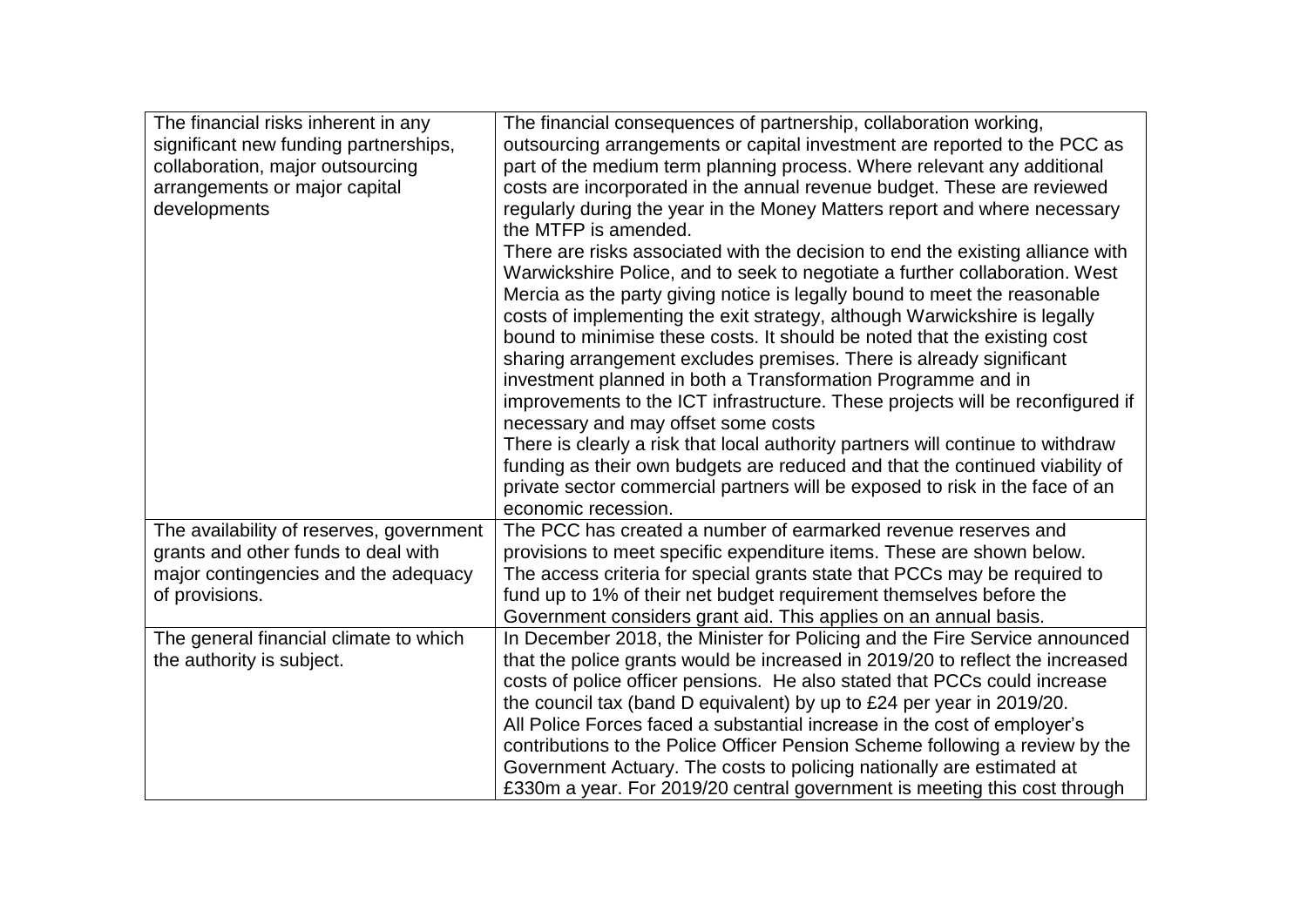| a specific grant and an increase in general grants. Central government will<br>also be considering this issue during the next Comprehensive Spending<br>Review.                                                                                                                                                                                                                                                                                                                                                                                             |
|-------------------------------------------------------------------------------------------------------------------------------------------------------------------------------------------------------------------------------------------------------------------------------------------------------------------------------------------------------------------------------------------------------------------------------------------------------------------------------------------------------------------------------------------------------------|
| General inflation in the U.K. has started to increase. CPI is currently at 2.3%<br>and RPI 3.2% (Nov 2018).                                                                                                                                                                                                                                                                                                                                                                                                                                                 |
| A provision of 2% p.a. for the pay award has been included in the MTFP.<br>The base rate was increased for the first time in over a decade in Autumn<br>2017, raising it from 0.25% to 0.5%. It has risen further and now stands at<br>0.75%. The Governor of the Bank of England has indicated that any future<br>increases will be minimal and gradual.<br>The 4 year medium term financial plan reflects our local best estimate of<br>future inflation rates, increases in government grants and contributions and<br>revenues raised from Council Tax. |

# **4. General Reserve**

In recent years, the Treasurer has undertaken a review of the significant risks and pressures facing the Police and Crime Commissioner before setting a minimum level of reserves held in a General Reserve. In addition, the Treasurer has undertaken a comprehensive review of reserves held

The key risks the Police and Crime Commissioner faces (and for which no specific provision in Earmarked Reserves is made) are:

- a. The possibility of savings targets not being met. As in previous years, no provision will be made in reserves for this as the Force has consistently achieved its savings targets in year. If this approach is taken, the Commissioner recognises that any failure to deliver savings will have to be compensated for, potentially, by service reductions if alternative efficiencies cannot be found.
- *b.* Possible delays in the delivery of savings. Previous history of significant underspending has been reduced more recently due to tighter budgetary control and strong budget management arrangements. However, some delays in the delivery of savings may occur, particularly in relation to the Transformation Programme. In the current year, for example, there have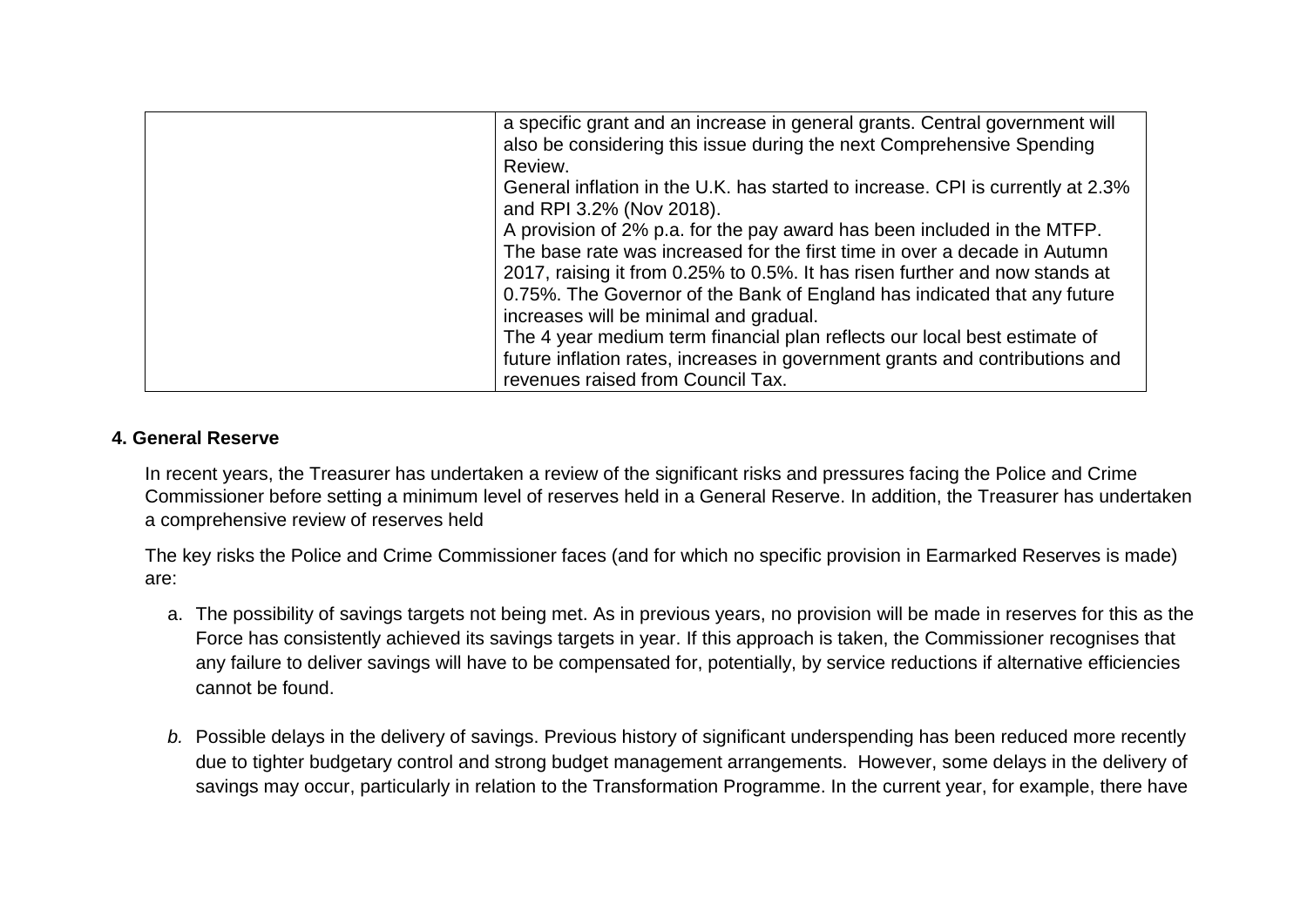been delays in progressing Invest to save schemes, particularly the complex schemes such as the OCC and Athena in the capital programme. Given the achievement of the 2017/18 savings target and the progress made in implementing the savings plans for 2018/19 there is a decrease in the level of reserves held to cover potential delays in the delivery of savings from £4.5m in 2018/19 to £3.1m.

- c. To provide cover for "extraordinary" events or investigations, recognising that these would be likely to attract Special Police Grant (for costs in excess of 1% of the budget). A prudent provision would be for two such events over a five year period, which would require a provision of £4m.
- d. Any reasonable costs of implementing the exit strategy for the strategic alliance with Warwickshire and in negotiating and implementing a revised collaborative arrangement. Costs may be incurred in reconfiguring the ICT infrastructure and in reviewing and changing both policing and support services. Currently these costs cannot be accurately quantified though detailed work is underway to redesign the ICT Infrastructure and reorganise policing and support services. Provision of c£28m has been made in the Medium Term Financial Plan for the modernisation of the ICT infrastructure and funding has been provided for the Transformation Team and the non-recurring costs of review of Services to Policing (this is not linked to the termination of the alliance). There may be some additional legal and contractual costs. An indicative provision of £1m may be prudent within General Reserve.
- e. Any additional delivery costs of the Transformation Programme. These may be capital (e.g. IT costs), but capital costs have a revenue impact. Until the capital costs are determined, the revenue consequences cannot be. An alternative, and one with no marginal cost, would be to absorb any revenue impact by cash-limiting the capital programme and deferring schemes to accommodate any Strategic Alliance spending requirements. There is a specific provision in reserves to cover invest to save schemes, so no additional provision is recommended here.
- f. The risk on inflation, especially on pay. The Medium Term Financial Plan includes a provision of 2% for pay from 2018/19 onwards. Consequently no further provision will be made, although this will be kept under review, as the risk remains.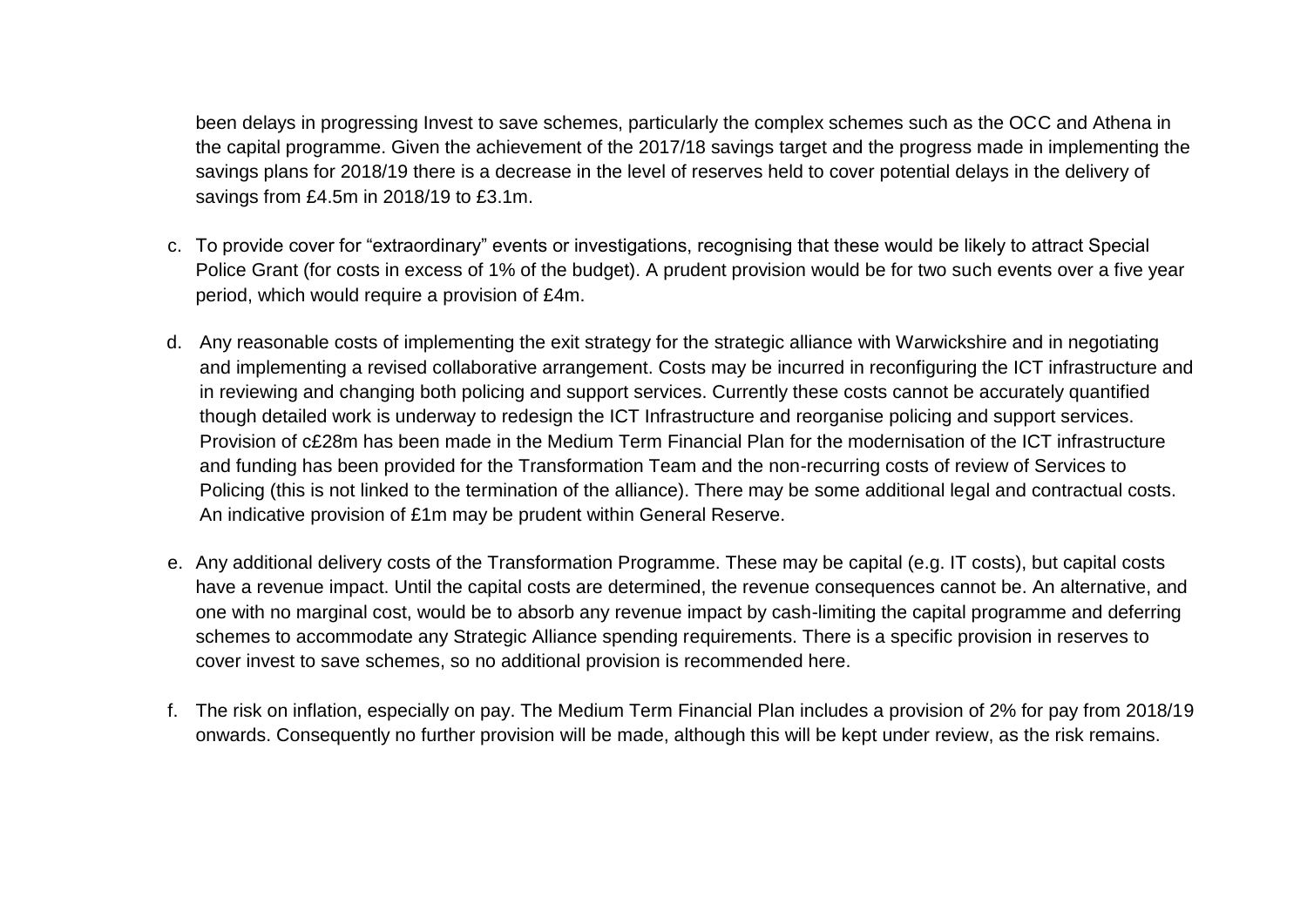- g. The budget includes assumptions made around part time police officer working. These changes reduce the Police Officer budget in line with the levels of part time working. If all these officers then decided to return to full-time work this would lead to a budget pressure. History suggests that this is unlikely so no specific provision is likely to be required, however the risk remains.
- h. As already stated, the Home Office is currently undertaking a further review of the Police Funding Formula and may implement a new funding mechanism in the next Comprehensive Spending Review. Under current arrangements West Mercia benefits from the damping mechanism gaining £10m a year. The Home Office did consult on a new formula during 2015 but abandoned the consultation. During this process estimates of the impact on West Mercia ranged from an increase of £9.3m to a decrease of £0.8m. Given the continuing uncertainty around the outcome of this review and any likely date for implementation no provision is being made in 2019/20.
- i. The Government is currently developing plans for the replacement of the Airwaves network (referred to as ESN/ESCMP). There is still a lack of clarity, with not all details being known. However, a provision of £6m has been made in the Medium Term Capital Programme for the Alliance. Any capital costs that may fall to West Mercia could be met by increased borrowing or from the use of reserves. Any increased revenue costs or grant reductions in the short term would need to be funded either from further efficiencies or from the use of reserves.
- j. There should be a general contingency provision for unknowns. Assessing a prudent level for this is impossible, but would be unlikely to be less than 1% of net revenue expenditure, around £2m.

The aggregate cost of those elements which it is feasible to estimate is £10.5m. Coincidently this is approximately 5% of the net revenue budget, in line with expected best practice and emerging guidance. It should be noted that the impact of higher pay increases, the funding review or increased economic and political uncertainty which cannot be accurately estimated could prove to be significant. The Commissioner does not necessarily have to provide money in reserves for each of these elements individually, unless they are certain to occur, as one contingency can provide for several possible events, provided that all of the events are unlikely to occur together. However, he does need to give realistic consideration to the likelihood of their occurring during the period covered by the plan, and it does need to provide explicitly for those which are certain to occur. Given the relatively low aggregate sum involved, a minimum level of £10.587m is provided in general reserves.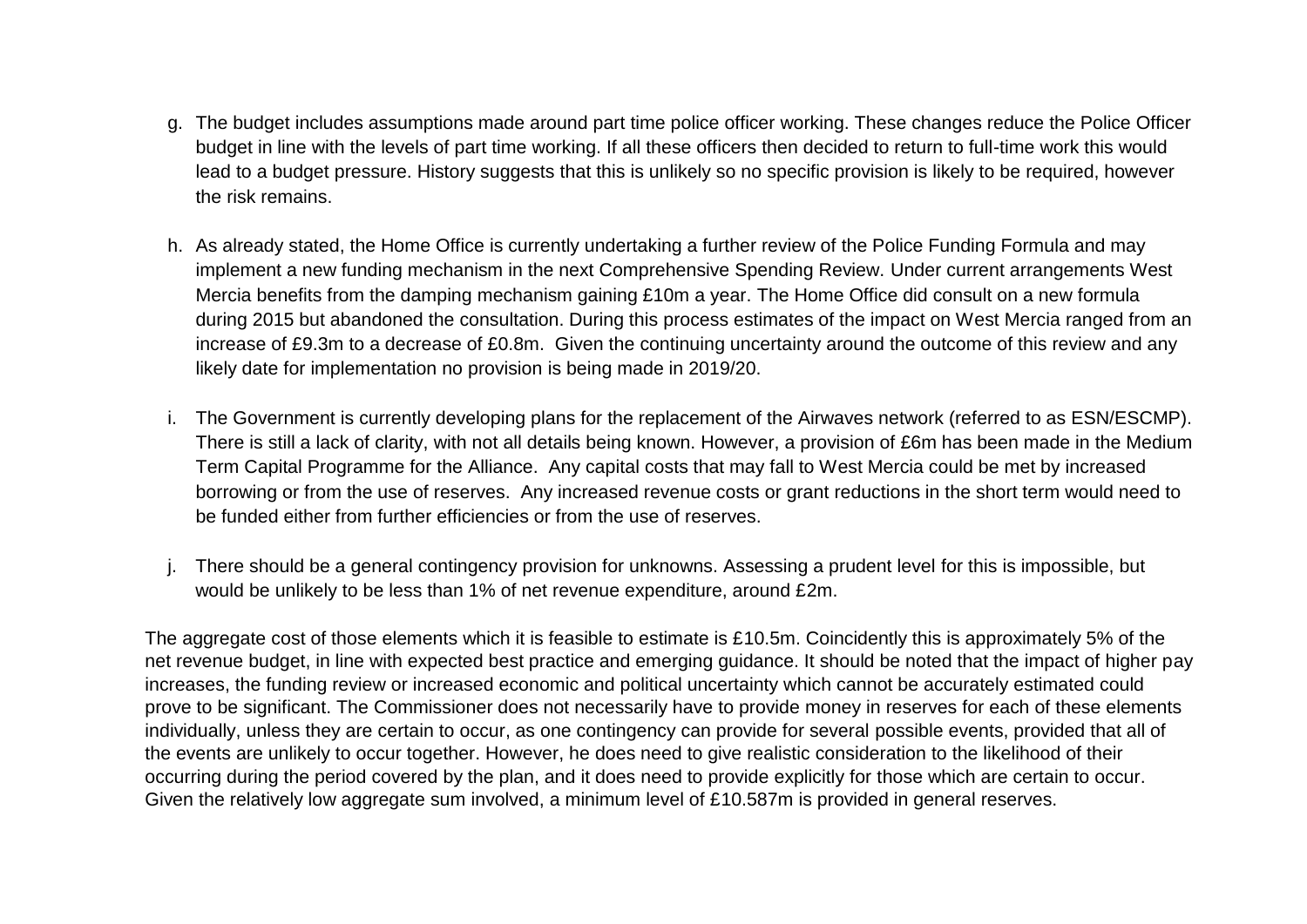# **5. Earmarked Reserves**

The predicted balance at 1<sup>st</sup> April 2019 for each earmarked revenue reserve – which has a specific purpose and particular timescale – is shown in the table below.

| <b>Earmarked</b><br><b>Reserve</b>    | <b>Balance at</b><br>1st April<br>2019 | <b>Movement</b><br>In Year | <b>Forecast</b><br><b>Balance at</b><br>31 <sup>st</sup> March | <b>Purpose of Reserve</b>                                                                                                                                                                                                                                                                                                                                                                                                                                                                                                                                                                                                                                                                                                                                    |
|---------------------------------------|----------------------------------------|----------------------------|----------------------------------------------------------------|--------------------------------------------------------------------------------------------------------------------------------------------------------------------------------------------------------------------------------------------------------------------------------------------------------------------------------------------------------------------------------------------------------------------------------------------------------------------------------------------------------------------------------------------------------------------------------------------------------------------------------------------------------------------------------------------------------------------------------------------------------------|
|                                       | £m                                     | £m                         | 2020<br>£m                                                     |                                                                                                                                                                                                                                                                                                                                                                                                                                                                                                                                                                                                                                                                                                                                                              |
| <b>Budget Reserve</b>                 | 0.913                                  | 0.913                      | 0.000                                                          | To support the revenue budget whilst implementing the                                                                                                                                                                                                                                                                                                                                                                                                                                                                                                                                                                                                                                                                                                        |
|                                       |                                        |                            |                                                                | <b>Transformation Programme</b>                                                                                                                                                                                                                                                                                                                                                                                                                                                                                                                                                                                                                                                                                                                              |
| <b>Transformation</b>                 | 2.759                                  | 2.277                      | 0.482                                                          | To meet the costs of the Transformation Director and the                                                                                                                                                                                                                                                                                                                                                                                                                                                                                                                                                                                                                                                                                                     |
| Reserve                               |                                        |                            |                                                                | <b>Transformation Team</b>                                                                                                                                                                                                                                                                                                                                                                                                                                                                                                                                                                                                                                                                                                                                   |
| Investment in<br>Infrastructure       | 14.492                                 | 8.567                      | 5.925                                                          | To fund schemes within the capital programme and reduce the<br>need for borrowing thereby minimising financing costs in future<br>years. Current significant schemes include the new OCC at<br>Southwell House and the ICT programme. The Force is currently<br>developing a revised ICT programme to ensure its ICT<br>infrastructure continues to be fit for purpose. Initial broad<br>estimates suggest the combined capital and revenue costs of this<br>programme will be approximately £40m over a four year period.<br>Further detailed studies are being undertaken to determine robust<br>and reliable estimates of the cost, the allocation between revenue<br>and capital expenditure and the profile of this expenditure over<br>the four years. |
| Safer Roads<br>Partnership<br>Reserve | 1.081                                  | 0.571                      | 0.510                                                          | To fund road safety initiatives. Plans for the deployment of this<br>reserve in 2019/20 are included in the 2019/20 budget.                                                                                                                                                                                                                                                                                                                                                                                                                                                                                                                                                                                                                                  |
| Redundancy<br>Reserve                 | 0.400                                  | 0.400                      | 0.000                                                          | To fund redundancy costs arising from the Transformation<br>Programme                                                                                                                                                                                                                                                                                                                                                                                                                                                                                                                                                                                                                                                                                        |
| Collaboration                         | 0.300                                  | 0.300                      | 0.300                                                          | To fund the development of collaborations and partnerships                                                                                                                                                                                                                                                                                                                                                                                                                                                                                                                                                                                                                                                                                                   |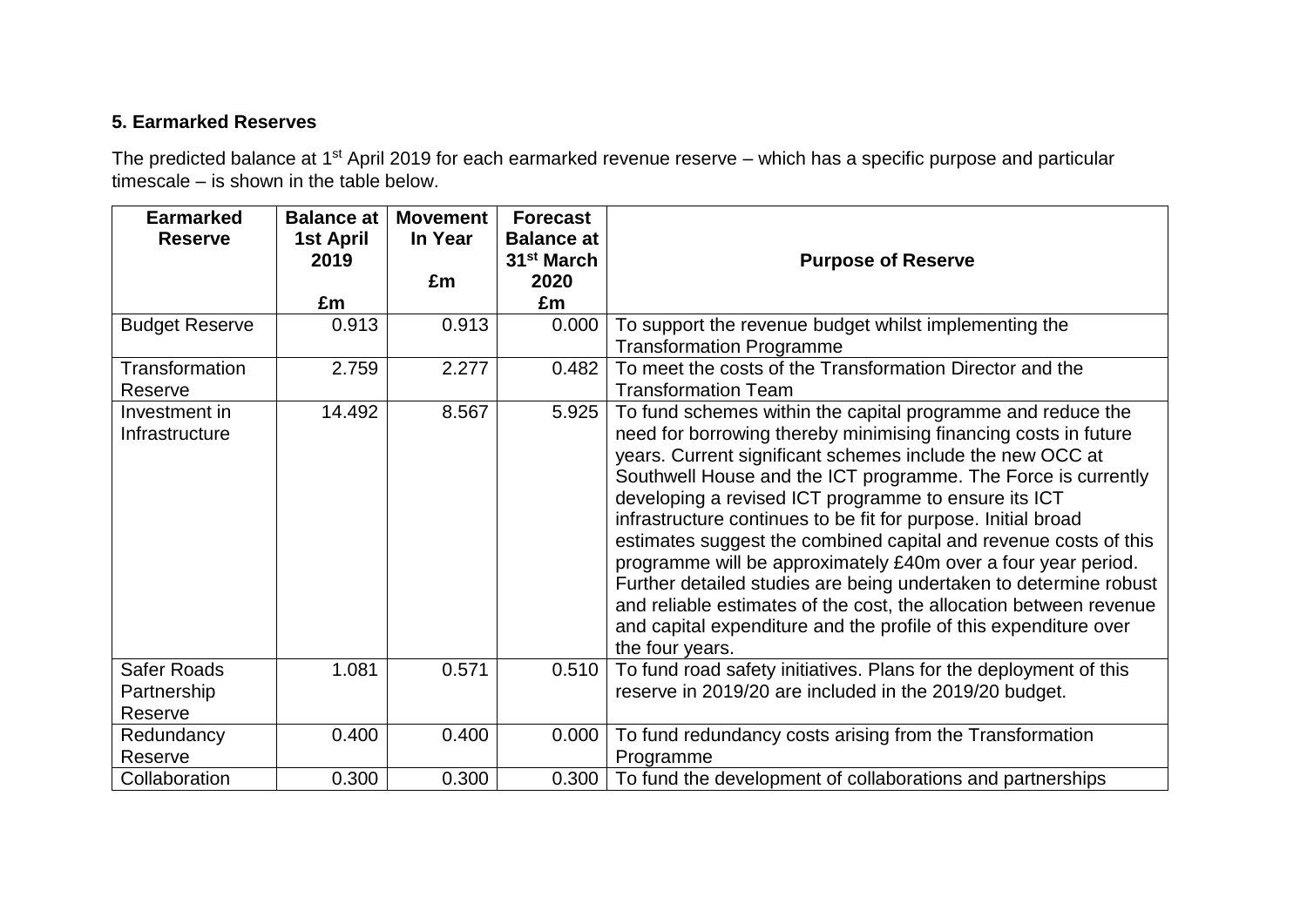| <b>YJS Reserve</b>                             | 0.482  | 0.012  | 0.470 | Monies held on behalf of local authorities to fund youth justice<br>services.                                                                                                                                   |
|------------------------------------------------|--------|--------|-------|-----------------------------------------------------------------------------------------------------------------------------------------------------------------------------------------------------------------|
| <b>CCTV and Rock</b><br><b>Project Reserve</b> | 0.880  | 0.880  | 0.000 | To fund improvements and upgrades to CCTV systems in<br>2018/19 and 2019/20 as agreed with Local Authorities. To<br>complete the Rock Project.                                                                  |
| Insurance and<br><b>Legal Claims</b>           | 0.300  | 0.300  | 0.000 | To meet the costs of high value claims                                                                                                                                                                          |
| Demand<br>Management<br>Reserve                | 0.328  | 0.000  | 0.328 | To spend on initiatives to address some of the underlying causes<br>of the increased demand the force is facing. These initiatives<br>include the creation of new improved Victims Services from April<br>2019. |
| <b>Income Reserve</b>                          | 0.500  | 0.500  | 0.000 | To meet budget shortfalls caused by volatility in demand led<br>income streams which can vary considerably from year to year                                                                                    |
| <b>Total Earmarked</b><br><b>Reserves</b>      | 22.435 | 14.720 | 7.715 |                                                                                                                                                                                                                 |

The tables in section 2 above show the deployment of all reserves over the life of the Medium Term Financial Plan, and the remaining reserve balances at the end of each financial year.

# **6. Capital Reserves and Balances**

In addition to the revenue reserves capital reserves are also maintained. These are used to finance the capital programme.

There is a reserve holding Capital Grants Unapplied. This holds the capital grants from the Home Office that have not yet been spent. These grants are applied to fund the capital programme and can be carried forward without penalty until required. The balance on the reserve as at  $1<sup>St</sup>$  April 2019 was £0.133

There is a Capital Receipts Reserve. This holds receipts from the sale of police houses and land and buildings which are no longer needed for operational policing as more efficient use is made of partners' and the policing estate.. The balance on the reserve as at 1<sup>St</sup> April 2019 was £0.133m. The Police and Crime Commissioner currently estimates that he will receive £3.8m from the sale of surplus assets over the life of this Medium Term Financial Plan. These receipts will be used to fund the capital programme and thus minimise additional borrowing and the associated financing costs.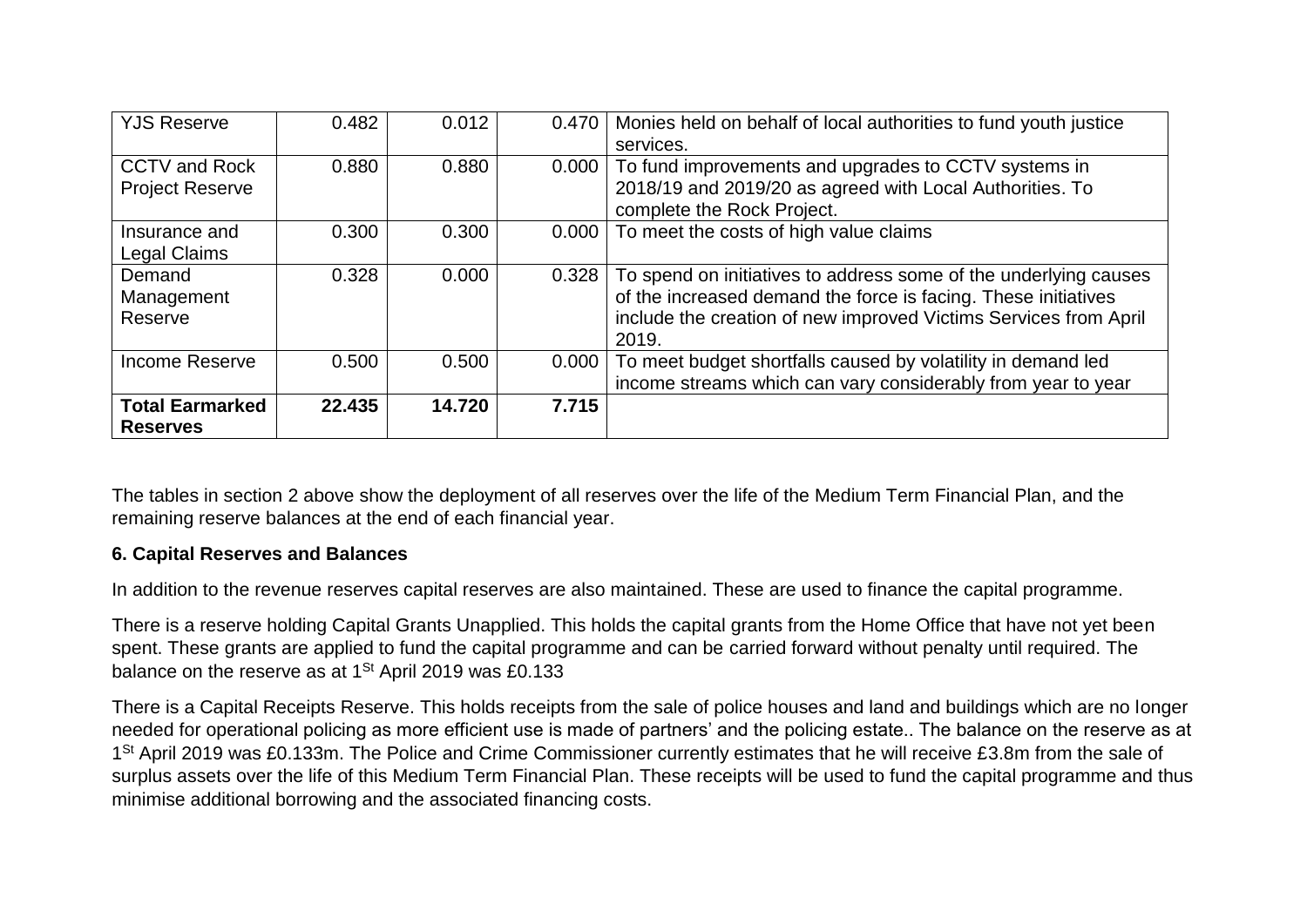#### **7. Compliance with Home Office Guidance**

On 31st March 2018 the Minister for Policing and the Fire Service published new guidance on the information that each PCC must publish in terms of police reserves. One of the key requirements is that the information on each reserve should make clear how much of the funding falls into each of the following three categories:

- Funding for planned expenditure on projects and programmes over the period of the current Medium Term Financial Plan
- Funding for specific projects and programmes beyond the current planning period
- As a general contingency to meet other expenditure needs held in accordance with sound principles of good financial management

This information is provided in Appendix 1 which analyses the estimated balance of £33.135m on 31st March 2019 over the headings.

#### **8. Conclusions**

There has been a comprehensive review of all reserves held by the Police and Crime Commissioner. This report sets out clearly and transparently the reserves held, the purpose for which they are held, the plans for their use and the risks and assumptions underpinning them.

Based on current planning assumptions, the level of general reserves should stay above the recommended minimum level through to 2021/22 and sufficient provision has been made in earmarked reserves to fund expected one-off pressures notably the further implementation of the Transformation Programme. In addition the capital reserves and the investment in infrastructure reserve will be used to fund a significant proportion of the Medium Term Capital Programme – an extensive programme to support much needed investment in land, buildings, ICT systems and vehicles. This will give policing officers and staff up to date, fit for purpose facilities and enable them to provide a modern, efficient and effective policing service. By generating efficiencies and reducing borrowing costs, the use of the infrastructure and capital reserves will ensure a more sustainable financial position in the longer term. Deploying these reserves over the medium term rather than in a single year also permits some flexibility should it be necessary.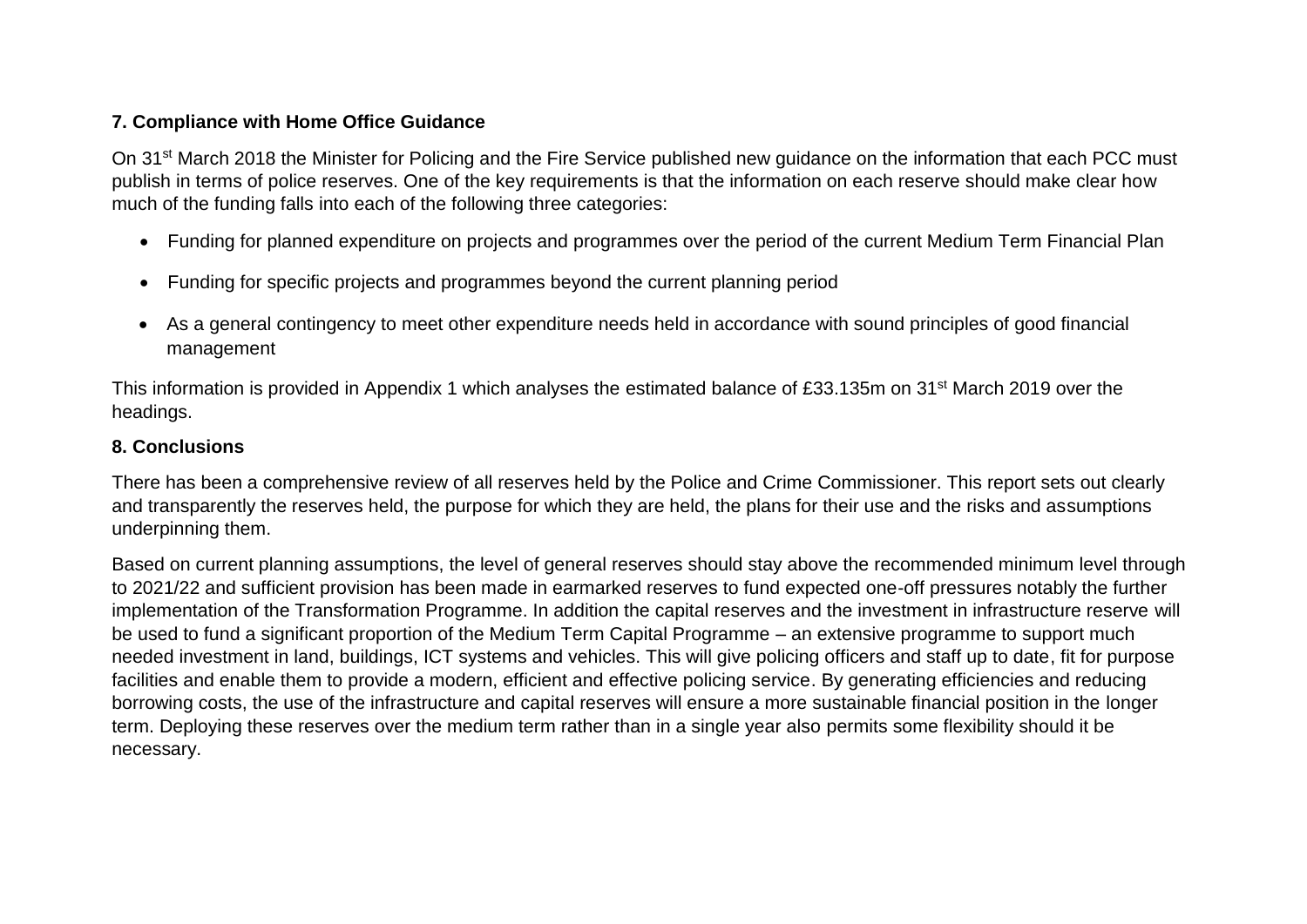The risks associated with the 2019/20 budget have increased significantly. The West Mercia Police Force is facing the challenge of dealing effectively with the demands placed by both an increase in crime and changes in the nature of crime. It is seeking to negotiate a revised collaboration with the Warwickshire Force or if this cannot be achieved, establishing its activities to operate independently. This creates greater uncertainty and risks in setting a budget for 2019/20. At the same time, West Mercia has an ambitious programme to reconfigure its operational estates and modernise its ICT infrastructure. The Force will require robust project and programme management arrangements if it is to successfully achieve its aims within the resources available. However the Police and Crime Commissioner holds substantial reserves and has increased the recurring revenue available (with a 9.94% increase in Council Tax). This, combined with the strong financial management arrangements in place, recent investment and improvements in programme and project management and planned changes to corporate governance, should give the Force the ability to implement this programme successfully. The Police and Crime Commissioner will hold the Chief Constable to account during this time.

Overall this reserves strategy together with the robust management and governance arrangements set out above creates an acceptable, appropriate and sustainable position as we continue the prolonged period of fiscal tightening in an increasingly uncertain world.